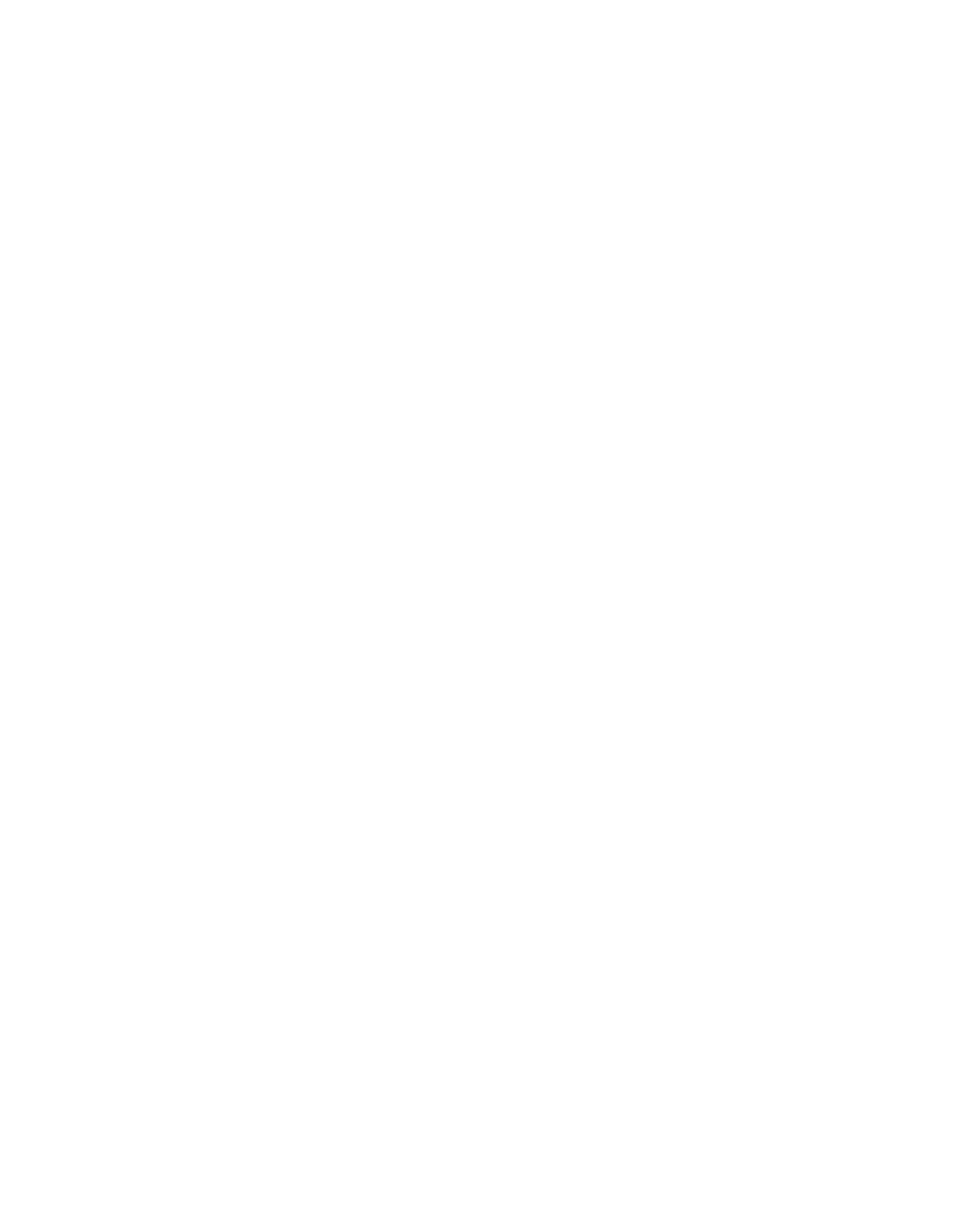# **Table of Contents**

# **The Advisory Panel Process: A Guide for Church Councils**

**What Can Happen in the Church When There is an Allegation of Misconduct against a Church Leader?** 

**Definitions**

**A Little History**

**How Does the Advisory Panel Process Work?**

**Steps 1-13**

**Can Restorative Justice Practices Be Used in Responding to Church Leader Misconduct?**

**Final Thoughts**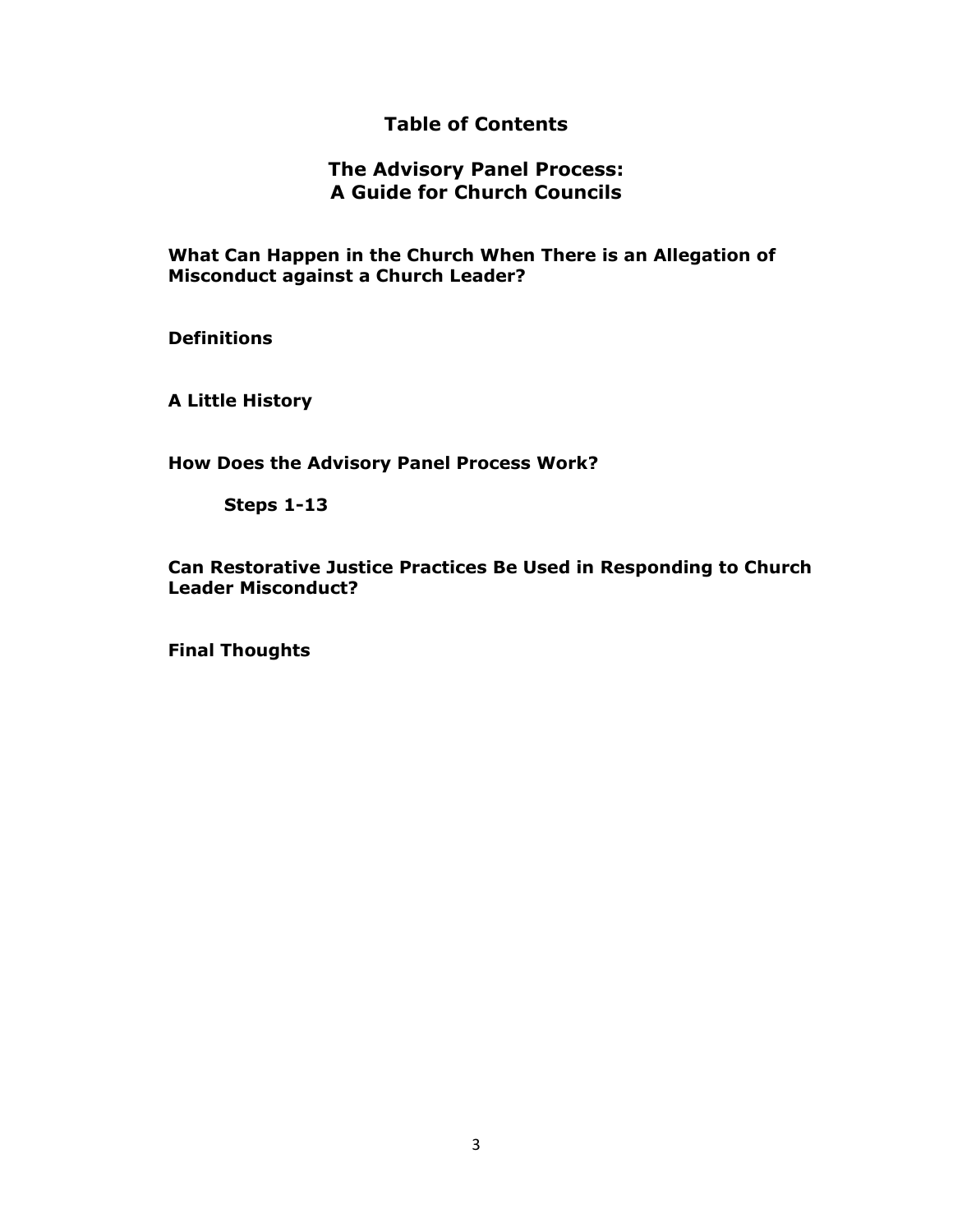#### **What can happen in the church when there is an allegation of misconduct against a church leader?**

An allegation of misconduct against a church leader is very stressful for a congregation, which may be deeply affected for a very long time. People may take sides, relationships can be broken, and intense feelings are likely to be involved.

Many will find an allegation difficult to believe; they know the person accused and can't imagine the allegation could be true. Even entertaining the thought of misconduct by a trusted church leader leads to intense feelings of hurt and betrayal.

In addition, many people in our churches have experienced various kinds of abuse. The event can act as a trigger to their unresolved experiences and issues. So, for many reasons, which may be difficult to understand, deep emotional reactions are likely to occur.

In the emotional confusion, there is a tendency to blame the one bringing the allegation as the cause of all the pain and trouble. We must fight against this tendency because it re-victimizes the one who has been hurt, like rubbing salt into a wound. This secondary wounding can be even more painful and damaging than the original experience.

The way an allegation of misconduct is handled by the church greatly determines whether people are re-victimized or helped to heal. We are fortunate in the CRC to have synodically approved processes in place, to guide churches in responding to allegations of misconduct against a church leader.

The Advisory Panel Process is recommended when an adult brings an allegation against someone in a leadership position in the CRC. This process allows churches to take allegations of misconduct seriously, and when harm has been done, to respond with justice, compassion and accountability. In this process, a panel of trained Safe Church Team members (the panel) is formed to hear testimony from the one bringing the allegation (the claimant).

Relationships in the church and on the council may compromise the process of seeking truth about the details of an alleged offense. Having an objective panel receive information regarding the allegation keeps the process in a more neutral place than if the church council attempts to respond on its own.

The panel will hear testimony from the claimant and determine if the allegation is more likely than not to have occurred and also whether the severity of the incident warrants further action. If so, the panel will also hear testimony from the one who has been accused.

The panel will prepare a written report which will be presented to the church council, who will then determine appropriate steps of action. The church holds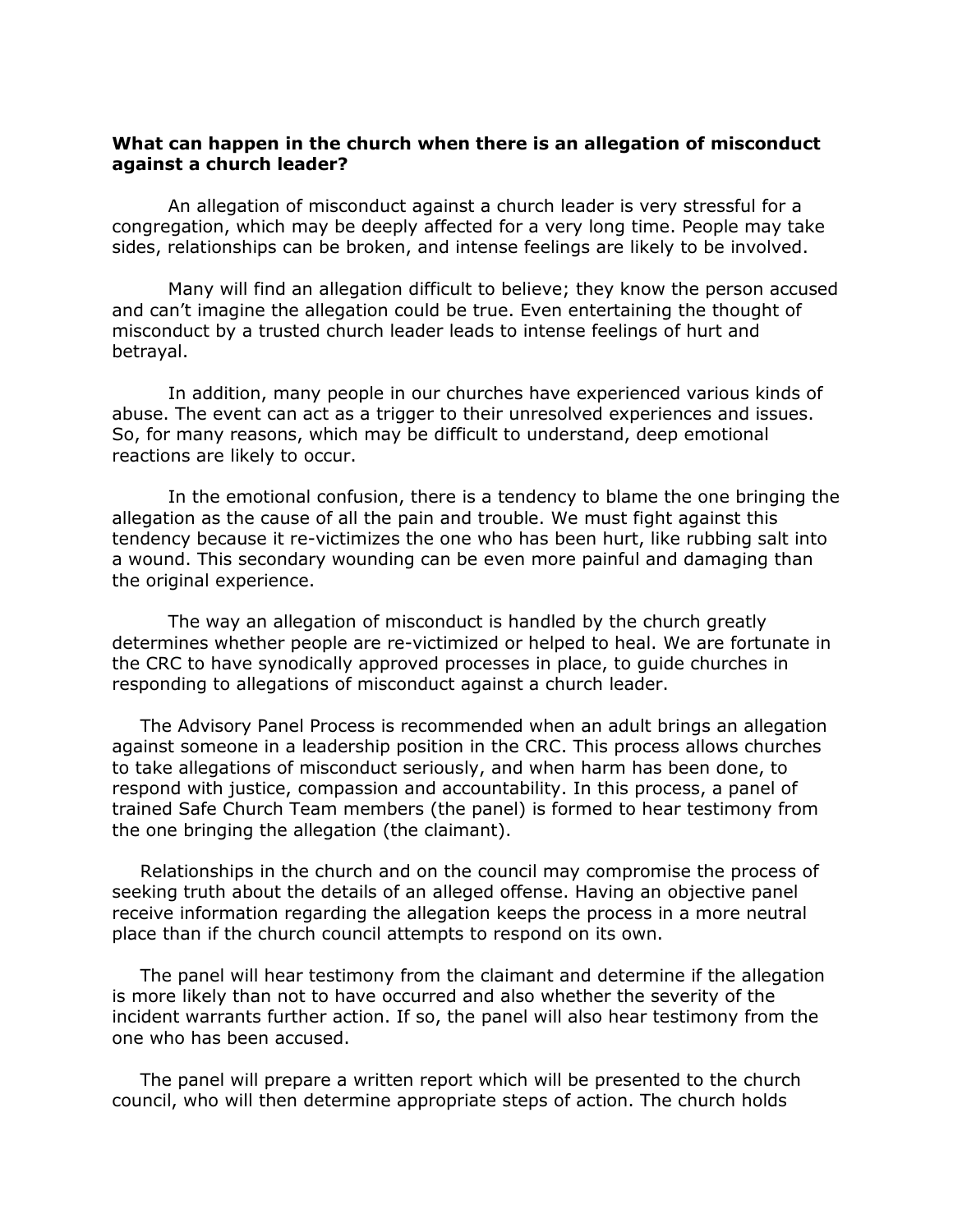tremendous power in its hands, which can either be a catalyst for healing and restoration, or for increased hurt and dissention.

This guide is designed to help church council members understand their role in providing an effective response to allegations of misconduct against a church leader using the Advisory Panel Process. The process includes important safeguards for all parties involved and paves the way for ongoing care.

# **Definitions**

The following are taken from the Guidelines approved by Synod in 2010.

- a. Church Leader: Member churches and classes should be allowed some freedom in defining *church leader* to be consistent with their general liability policy or other insurance coverage.
- b. Misconduct: Many legal definitions exist for child abuse, sexual abuse, rape, exploitation, physical abuse, etc. Ecclesiastical procedures cannot measure a person's guilt by a legal standard; only civil authorities are entitled to hold a person accountable for violation of a civil or criminal code. For that reason, an ecclesiastical procedure cannot judge a person to be guilty as defined by law. An ecclesiastical procedure can, however, judge someone to be guilty of ungodly conduct, misuse of power, misuse of spiritual authority, sexually inappropriate behavior, and neglect and abuse of office. These are behaviors that violate the trust and well-being of individuals and the community of believers, and they taint the office held by the offender.

 The following definitions are given to further assist churches in understanding the types of behaviors that might constitute misconduct:

- 1) Physical misconduct
	- threatened harm or non-accidental injury inflicted on a minor or legally protected adult, or
	- offensive or harmful contact to an adult

 Physical misconduct is sometimes a single event, but more often a chronic pattern of interacting with a minor or an adult

2) Sexual misconduct

 – exploiting or grooming (preparing) a minor or an adult—regardless of consent or circumstances—for the purpose of sexual touch, sexual activity, or emotional intimacy with the result of either sexual gratification or power and control over the minor or adult,

 – unwelcome touch, sexual activity, or emotional intimacy between coworkers, co-volunteers, or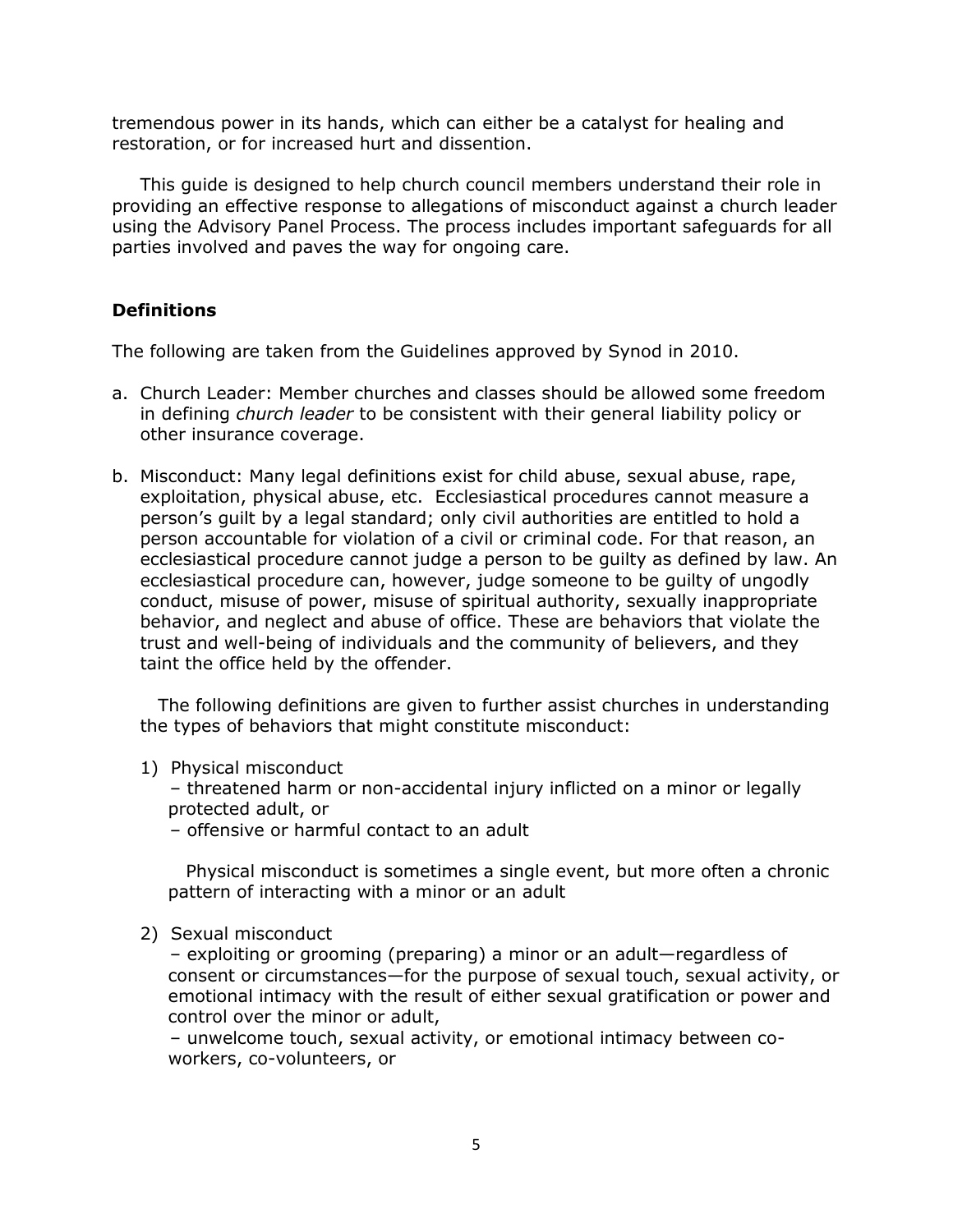– sexual touch, sexual activity, or emotional intimacy between a supervisor and a subordinate who serve together in a church program or church ministry

#### **A little history**

In 1989 Synod formed a committee to study abuse. The committee presented a report to Synod in 1992, which included the results of a survey on the prevalence of abuse in the CRC. Findings indicated that 28% of respondents had experienced abuse, and 14% had abused someone else. Yes, abuse exists in CRC churches.

The study committee was replaced by the Office of Abuse Prevention in 1994. In 2009 the name was changed to Safe Church Ministry to reflect a more proactive approach to abuse prevention and response.

Two protocols have been developed for responding to abuse by a church leader, one for responding to abuse against a child, and one for responding to an allegation brought by an adult.

The use of an Abuse Response Team arose in response to the needs of survivors, who reported that churches had not responded well to allegations of abuse by a church leader. In 1997 Synod approved the concept of Abuse Response Teams and the Advisory Panel Process. The Abuse Victim's Task Force was formed in 2008 to further study the CRC's response to allegations of abuse. Synod 2010 approved revisions to the Advisory Panel Process as well as recommendations from the Abuse Victim's Task Force.

#### **How does the Advisory Panel Process work?**

Below is a step-by-step guide to the Advisory Panel Process, which is used when an allegation is made by an adult against a church leader. Also included are practical comments and applications about the role of council members during each step of the process. These steps are a supplement to the complete guidelines, which include a supporting rationale as well as how to respond when a child is involved in an allegation. These can be found on the Safe Church website www.crcna.org/safechurch

#### **Step #1**

*The claimant may contact the office of Safe Church Ministry to request an advocate and to be advised of the process. If desired, the claimant or the Safe Church advocate will contact a member of the executive committee of the accused person's church, or the Safe Church Team chairperson in that classis or region, to request a panel.*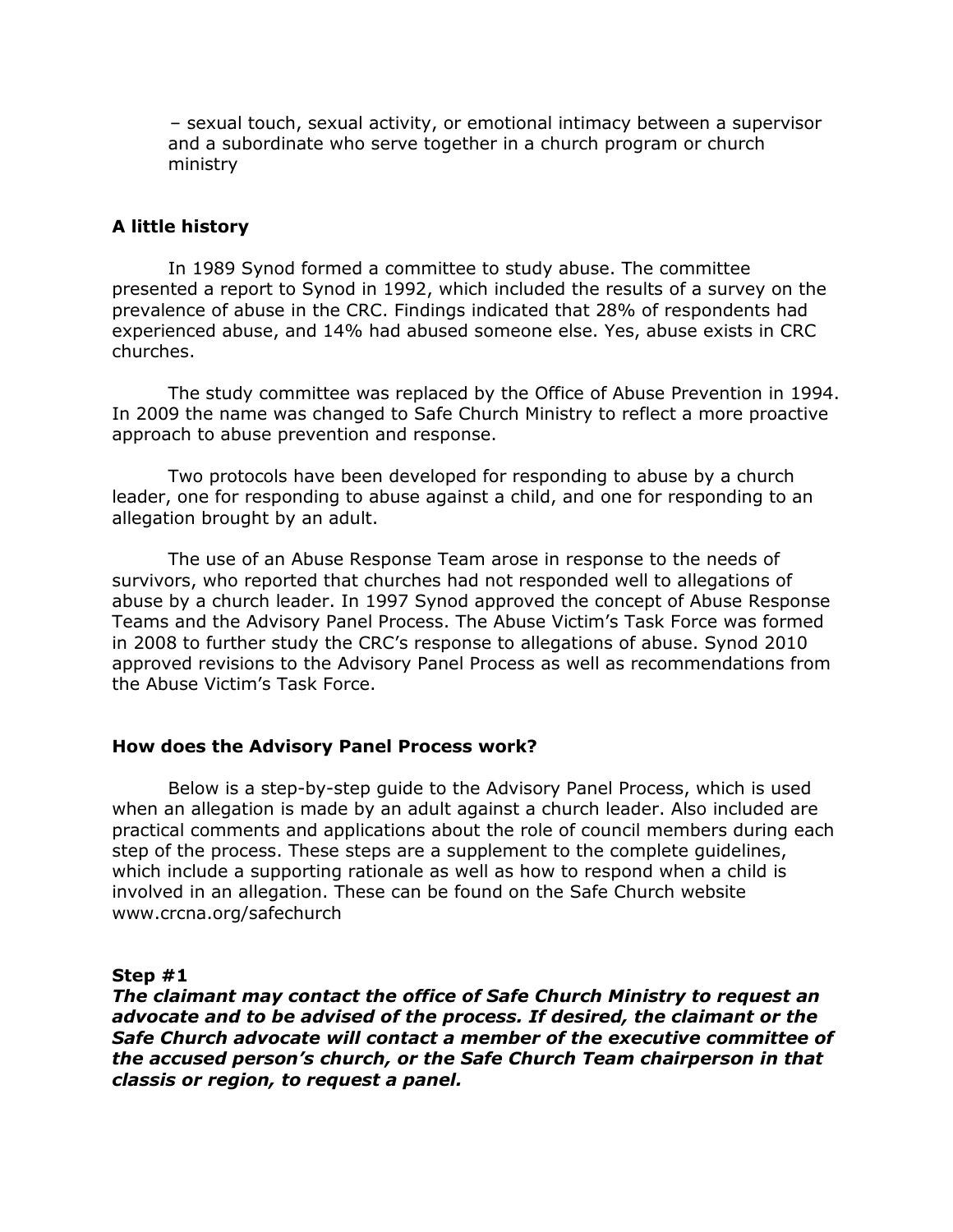The church executive committee will want to maintain strict confidentiality, especially since the veracity of the allegation has yet to be determined. The accused will not be notified until the panel has made its initial determination; even so, safeguards to prevent the possibility of any future harm must be considered.

It may be prudent for the church's legal counsel and insurance carrier to be notified at this time that an allegation has been made and that a process has begun to determine its veracity, although the names of the accused and the claimant must be withheld when dealing with these representatives.

The church council will want to immediately choose an individual or small group of wise and experienced pastoral care persons to serve as a response committee. A response committee may include non-council members. The reason for a very small response committee is to create an efficient, timely response to the allegation while protecting confidentiality for all involved.

The response committee will act as liaison between the panel process and the church. They are also responsible to develop and oversee the provision of care for those involved in the allegation – the claimant, the one accused, their families and the congregation.

The response committee is different from the Safe Church advisory panel. Though it is not specifically mentioned in the synodically approved Guidelines, it arose as a recommendation from the Abuse Victims Task Force and is considered vital to the church's role in providing care in response to alleged abuse. One or two people from the response committee may be designated as observers. Though they will not actively participate, they may observe the panel process.

The response committee may include a Safe Church Team member, if the church has a Safe Church representative. The committee may also include a member of the safe church or abuse prevention committee (if the church has such a committee), as well as council members. The pastor may or may not serve on the committee; however the pastor must be aware of and kept informed about the case as things progress. No one on the response committee should be implicated in the allegation or in any way be related to the claimant or the one accused.

The response committee will want to keep this matter in prayer, praying for wisdom, compassion, justice, and for everyone involved to follow closely after the Lord in the power of His Spirit as He guides each step of the way. Psalm 23 says, "He guides me along the right paths for his name's sake". This is a good prayer in this situation, that the Lord would guide everyone involved along the right paths (difficult as they may be), for the sake of His glory and great Name.

#### **Step #2**

*Depending on who received the initial request, the executive committee notifies their Safe Church Team or the Safe Church Team notifies the executive committee. If no Safe Church Team is available, a neighboring*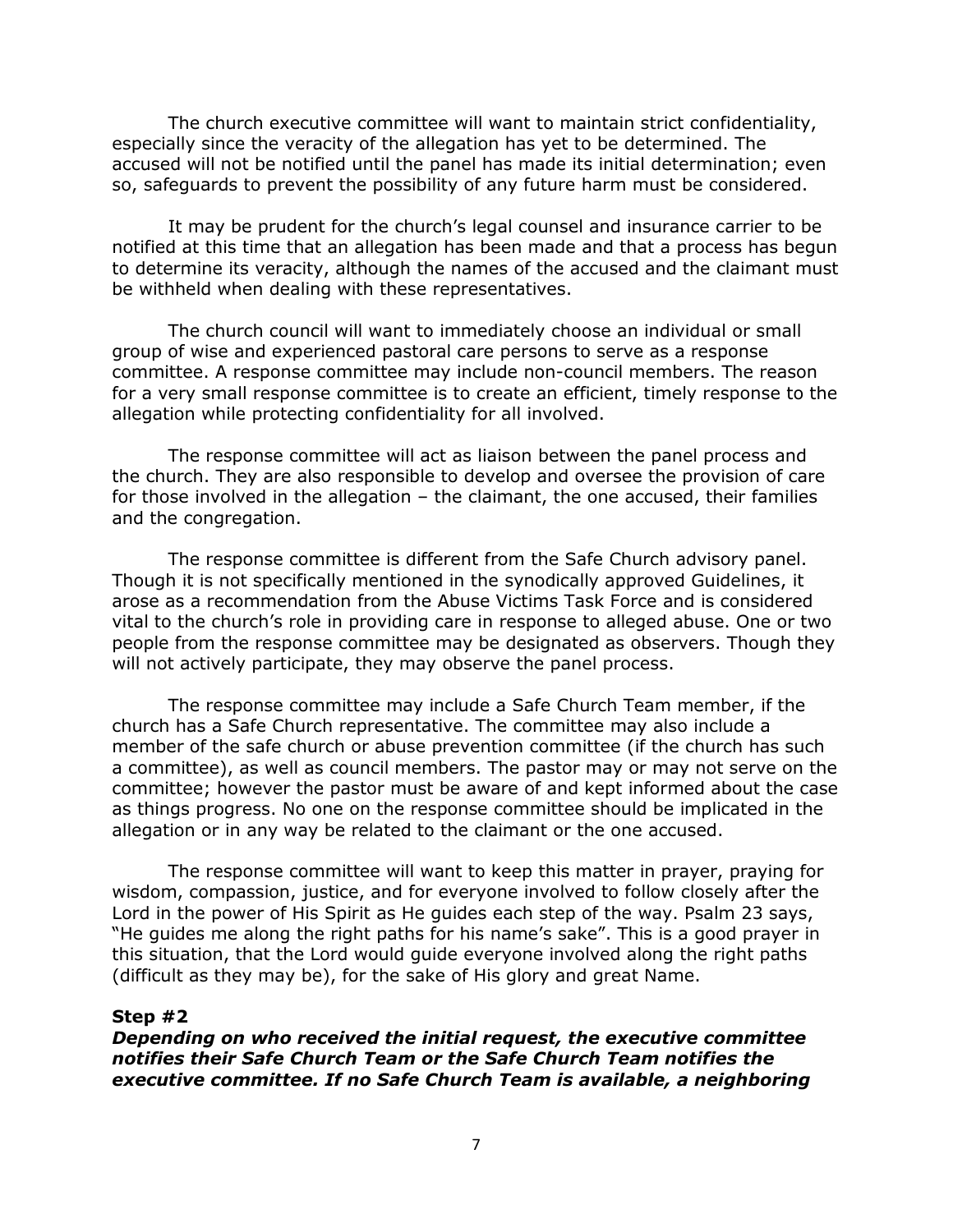### *Team may be contacted to convene an advisory panel regarding the allegation.*

It is the responsibility of the Safe Church Team chairperson to select the advisory panel members, including the panel chairperson, who will convene and facilitate the panel.

The job of the panel is basically a fact-finding one, to hear testimony and information brought by the claimant and to determine the veracity and the severity of the allegation. This takes the allegation out of the hands of the church council and places it in the hands of those who have received specialized training to hear this information. They will be able to respond to the allegation from a more neutral place, as non-members of the congregation involved in the allegation.

The Advisory Panel Process has been carefully designed with important safeguards for everyone involved. There are many advantages to following it carefully. In addition to having the panel conducted by trained Safe Church Team members, a Safe Church advocate is available to give support to the claimant throughout the entire process and beyond.

#### **Step #3**

# *The chairperson of the advisory panel contacts the claimant or advocate to attend an advisory panel meeting.*

Scheduling the panel meeting can prove challenging. Finding a suitable location and a time that works for all involved can be difficult. The chair of the advisory panel, in consultation with the advocate or claimant, will make all arrangements for hosting and facilitating the meeting.

Funds will be needed to provide for travel expenses and perhaps lodging and other incidentals associated with convening a panel. These funds can come from classis funds or from the church.

The executive committee may select up to two representatives who may observe the panel process. They are not allowed to participate in the proceedings in any way; they may only observe. They must also agree to keep all the information from the panel process strictly confidential.

#### **Step #4**

# *The claimant, accompanied by a Safe Church advocate, presents all the information in support of the allegation at the time he or she meets with the advisory panel.*

The panel will receive all information, including written and verbal testimony from the claimant, as well as testimony from any witnesses who are present. In most cases the panel members will hear all the information, take a short break to confer with one another, and then ask additional questions as needed for clarification.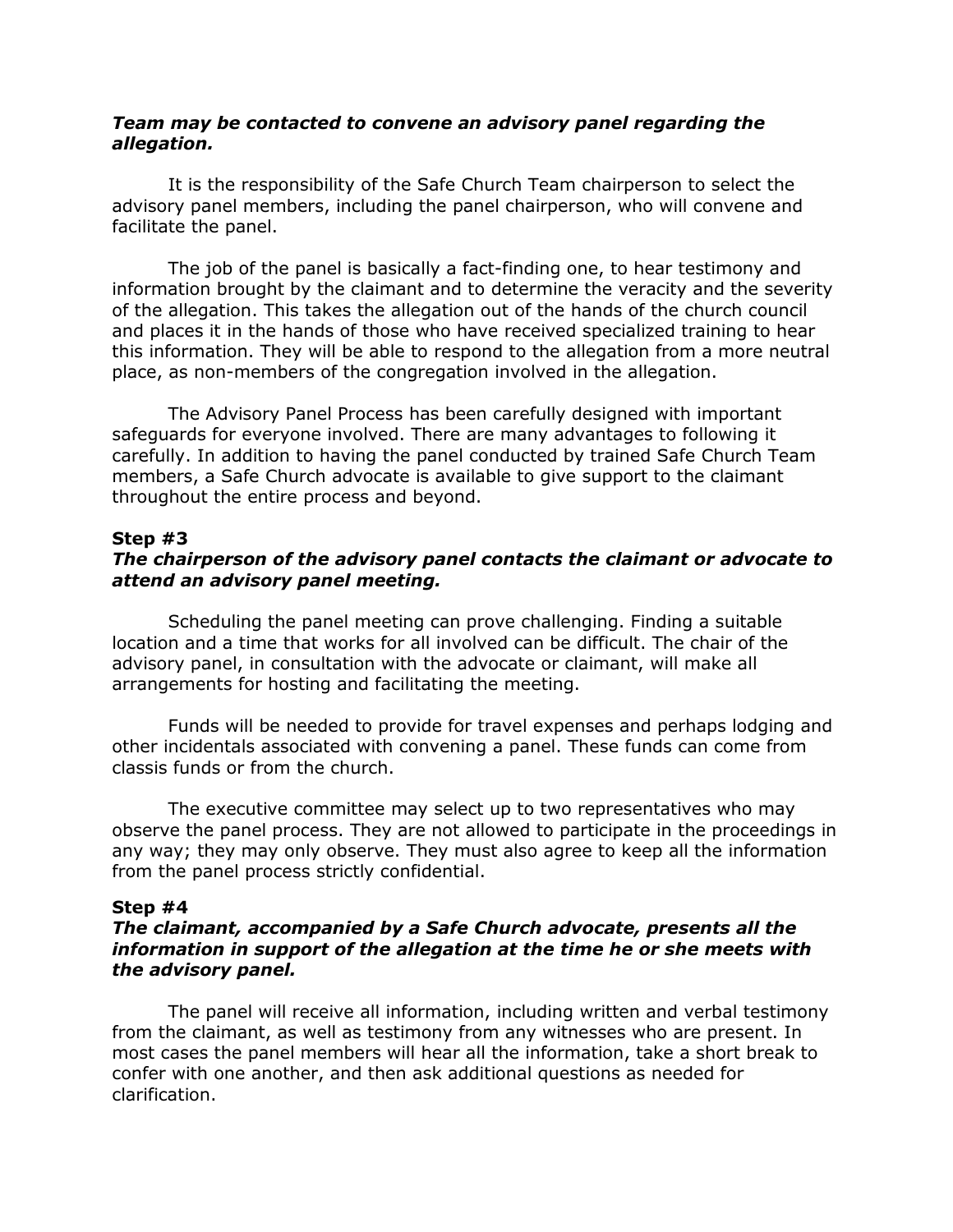#### **Step #5**

## *The advisory panel evaluates the claimant's information. The standard of proof is that the information is more likely than not to support the allegation. If the advisory panel believes the allegation is either not probable or not serious, the advisory panel ceases its work. The matter is turned over to the executive committee of the accused person's church.*

In this case, the panel has judged that there has been an allegation, but it has not been judged to be probably true, or is not serious enough to require further action. The church executive committee will determine if any further action is necessary. Church legal counsel and insurance provider representatives should be updated with the findings of the panel.

#### **Step #6**

*If the advisory panel believes the allegation is probable and serious, an advisory panel member contacts the one accused with a request to meet. The one accused is presented with written charges; the written allegation must include the claimant's name, specific incidents, the dates of the incidents (when possible), and an indication of witnesses or corroborating evidence.* 

At this point the panel has judged that the allegation has been shown to be probably true. Therefore, the names of the claimant and the one accused become known to those who are directly involved in the Advisory Panel Process. These may include the advisory panel members, the church response committee and/or executive committee, and the pastor. Confidentiality beyond those named and directly involved in the process must be strictly maintained as much as possible. Nevertheless, the one accused should be immediately removed from any leadership position in the church until the matter is completely resolved.

Those serving on the response committee must be able to maintain strict confidentiality, be dependable in following through with tasks, and be able to provide compassionate support to those involved. It may be helpful to have one person from the response committee in charge of communications and have others refer any questions that arise to that one person.

The needs of each of the concerned parties: the claimant, the one accused, their families, and the congregation as a whole must not be overlooked.

Response committee members will need to have time available to take on extra duties as needed. Responding to an allegation of misconduct against a church leader may be a rather consuming issue for a given time. Personal support networks for committee members are vital.

Members of the response committee will take on slightly different roles as the process unfolds and as they make various decisions throughout the process. They will need to be able to work well together and communicate clearly with one another.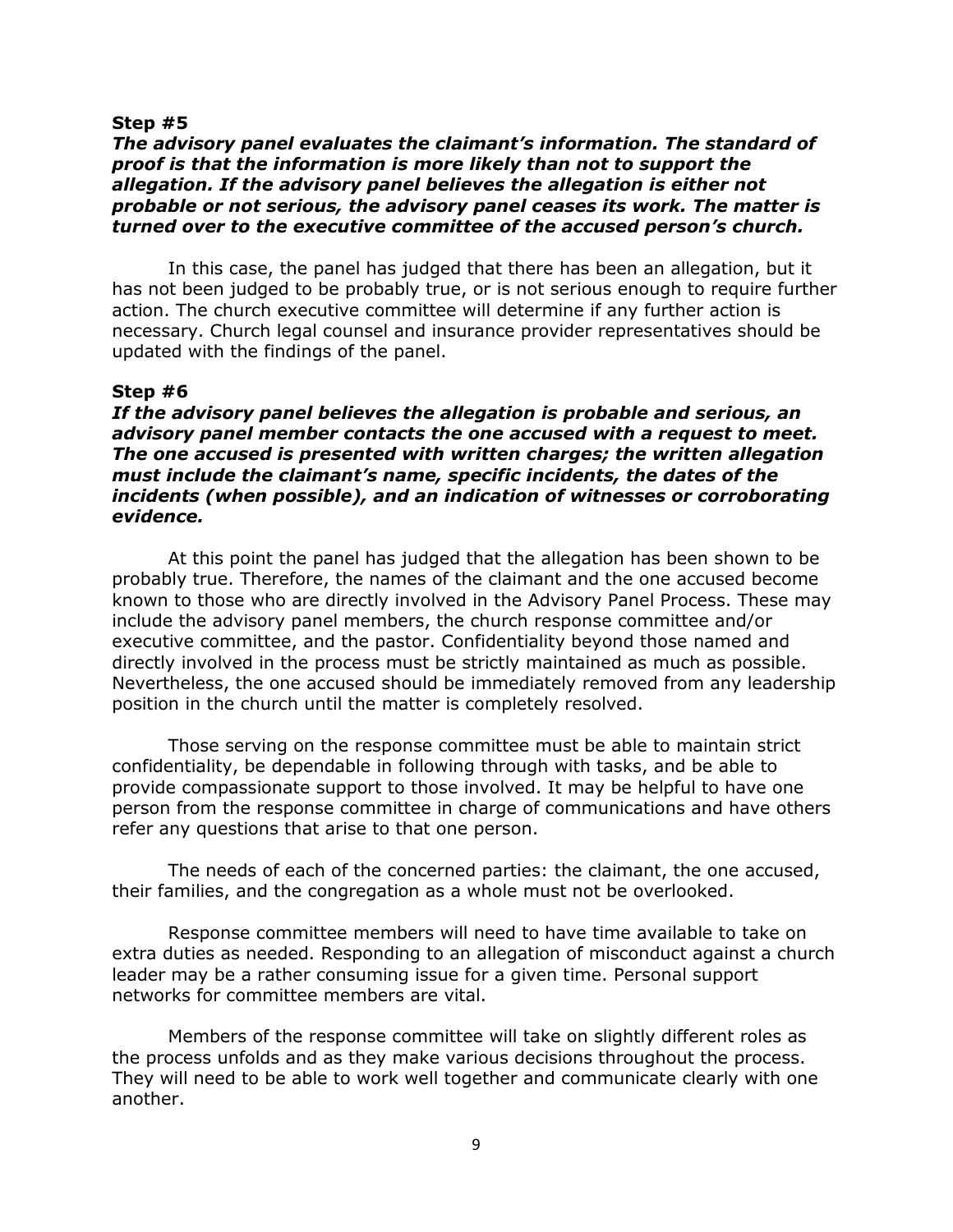Many complex questions will need to be discussed and answered. There is often a delicate balance, which can feel like walking a tightrope, between maintaining strict confidentially, while at the same time protecting others from potential future harm.

In addition, there are legal issues that need to be taken into consideration. The church will want to keep their legal counsel as well as their insurance provider updated regarding the process. These representatives are valuable sources for advice and information.

# **Step #7** *The alleged offender presents information to the advisory panel on his or her behalf.*

The same advisory panel members and church representatives who heard the claimant's testimony will also hear testimony from the person who has been accused. The process will be similar, hearing written and verbal testimony and information from all sources, and asking questions for additional clarification.

The accused person may be accompanied by a support person who is not a current or former practicing attorney.

#### **Step #8**

# *The advisory panel re-evaluates the probability and seriousness of the allegations in light of the information presented by the one accused. The advisory panel writes a summary report.*

The allegation may look very different from the perspective of the one accused. There may be disagreement regarding what took place, and the meaning surrounding various actions. The training that the panel has received will help them interpret the testimony and information to determine where the truth lies, which may be complex.

If the advisory panel hears the accused person's admission of misconduct or if the panel judges the claimant's testimony to be more likely than the accused person's testimony, the report may include specific recommendations for pastoral care or discipline. The panel sends a copy of the report to the claimant, the Safe Church advocate and the one accused.

At this point, the executive committee, along with the response team, is waiting to receive the report from the panel. Judgments and opinions must be withheld until after the report is received. In addition, the response committee should be diligent in stopping any "leaks" and keep to an absolute minimum any discussion regarding the situation, the parties involved, or any related information that could influence perceptions.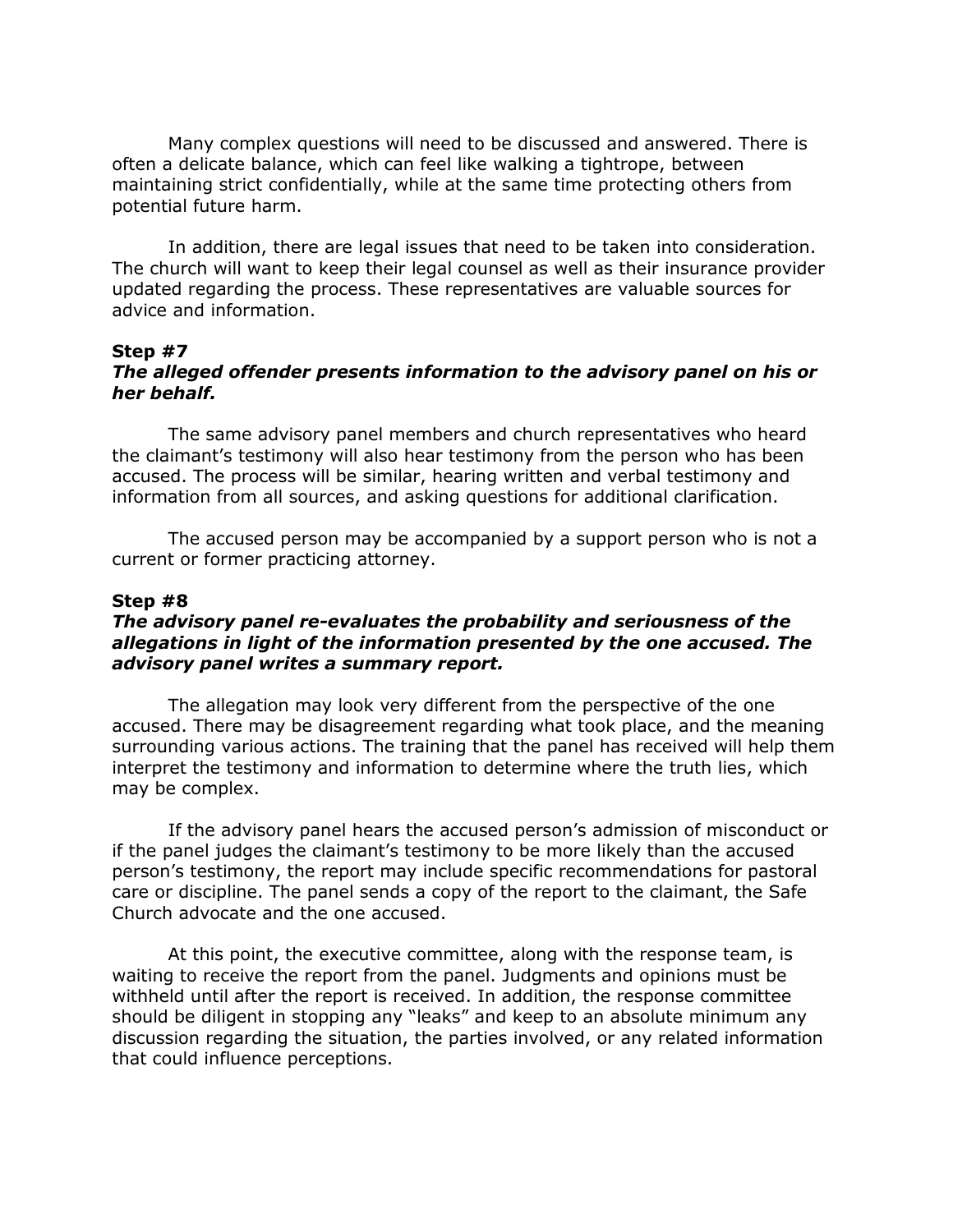All information regarding the allegation should continue to remain strictly confidential. Confidentiality cannot be overemphasized.

Pastoral care is extremely important and should be offered as needed to all those who have been affected. At the same time, it is also extremely important for Council members to remain in a neutral place, without direct alliances with either the claimant or the accused. Therefore, although there is a responsibility to make sure that care is offered, the direct provision of care should rest in the hands of non-council members if at all possible.

The response committee must remember the importance of prayer, and be sensitive to the leading of the Holy Spirit in praying for the panel's deliberations, and in dealing with each person and each situation surrounding the allegation. Prayers that the Lord would provide caring people to come alongside those who have been affected, and prayers that the process will be fair and truthful, are very appropriate.

#### **Step#9**

## *The advisory panel's report is formally brought to the executive committee. Next, the Safe Church advocate (or claimant) presents to the executive committee. Finally, the observers present.*

The guidelines for an ordained pastor are different from a church leader who is not ordained. Church visitors or the Classis Interim Committee members must be present to hear the report if the accused is ordained.

Safe Church Ministry, as well as the Office of Pastor Church Relations, are available to offer additional help in dealing with situations of abuse or misconduct involving an ordained pastor.

#### **Step #10**

## *After these presentations, the executive committee shall convene the consistory or council to hear the report. The claimant's advocate attends each meeting.*

The claimant, the Safe Church advocate, and the one accused should NOT meet with any members of council prior to the council meeting where the report is presented. At this meeting the chairperson presents the panel's report first. Then the council meets consecutively with the claimant (or Safe Church advocate) and the one accused, followed by the representatives.

After the report has been received the church council has 30 days to decide on an appropriate course of action. The council should carefully consider any recommendations in the panel's report. The council will notify the claimant, the Safe Church advocate and the one accused of its decisions in writing.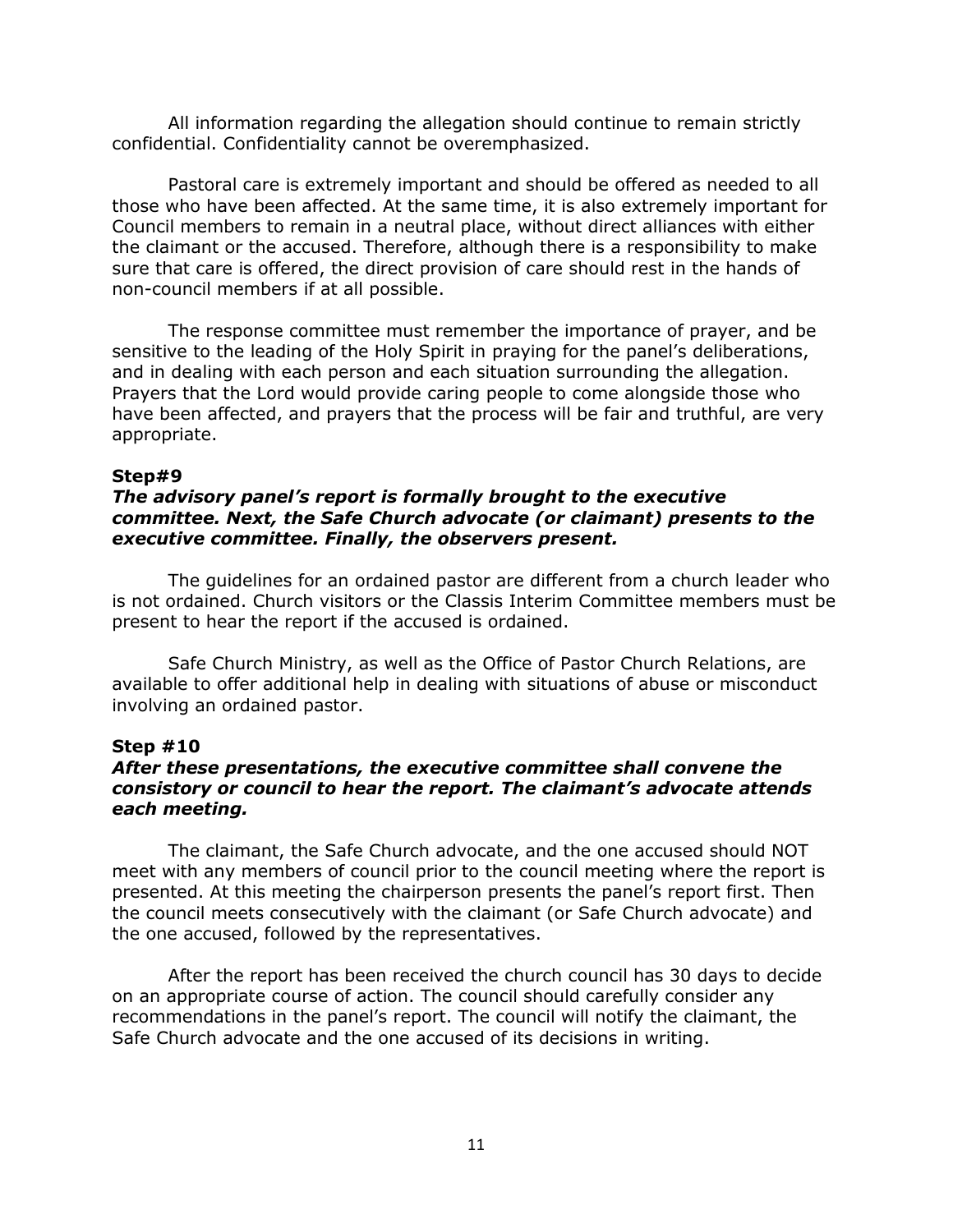The council may or may not choose at this point to conduct its own hearing into the matter and if so, the claimant and accused may have legal counsel present at the council's expense.

Church discipline for the offender should follow synodically approved guidelines, which will vary depending on the accused person's credential and the nature of the offense. In addition, appropriate restitution to the one who has been harmed must also be taken into account.

Important questions about how to communicate with the congregation, the larger community, and perhaps the media will also need to be considered. These are complex questions, which are not always easily answered. In determining who needs to know and what needs to be known, priority is given to reducing the potential for any future harm.

The Safe Church advocate acts on behalf of the claimant, making sure that the needs of the one who has been wronged are adequately considered. Neglecting the needs of the claimant can lead to secondary wounding, which can be even more damaging than the original misconduct.

#### **Step #11**

#### *If the council takes no action, or takes action contrary to the information in the panel's written report, the panel chairperson with the Safe Church advocate or claimant will submit a copy of the advisory panel's report to the Church Visitors or the Classis Interim Committee for further action.*

History has shown that the actions of church councils often do not follow the report resulting from the Advisory Panel Process. There are many reasons why this has been the case. Complex relationships exist between the one who has offended and church council members. The dynamic of power and control operating in abuse and misconduct situations may be misunderstood and be mistaken for a consensual relationship based on equality. In addition, the depth of harm done to those who have been victimized tends to be minimized. For whatever reason, councils have not always responded appropriately upon receiving a report.

It is important to consider that this situation is not just an individual one; there are implications for the entire church community. When the church places someone into a leadership position, the church has said in effect, "this is someone that can be trusted". When that trust is broken, it is not only personal trust that is broken, it becomes a church issue. Can this church be trusted? Can the Lord, whom this church represents, be trusted? The way the church responds is critical. Holding church leaders accountable to high standards not only maintains a safe, nurturing environment for worship and growth; but also protects the honor and glory of the Lord we proclaim.

Any misconduct situation must be viewed from a long-term perspective. In the short term, losing a beloved pastor or church leader because of misconduct is difficult. In the long-term, however, it may be the best thing that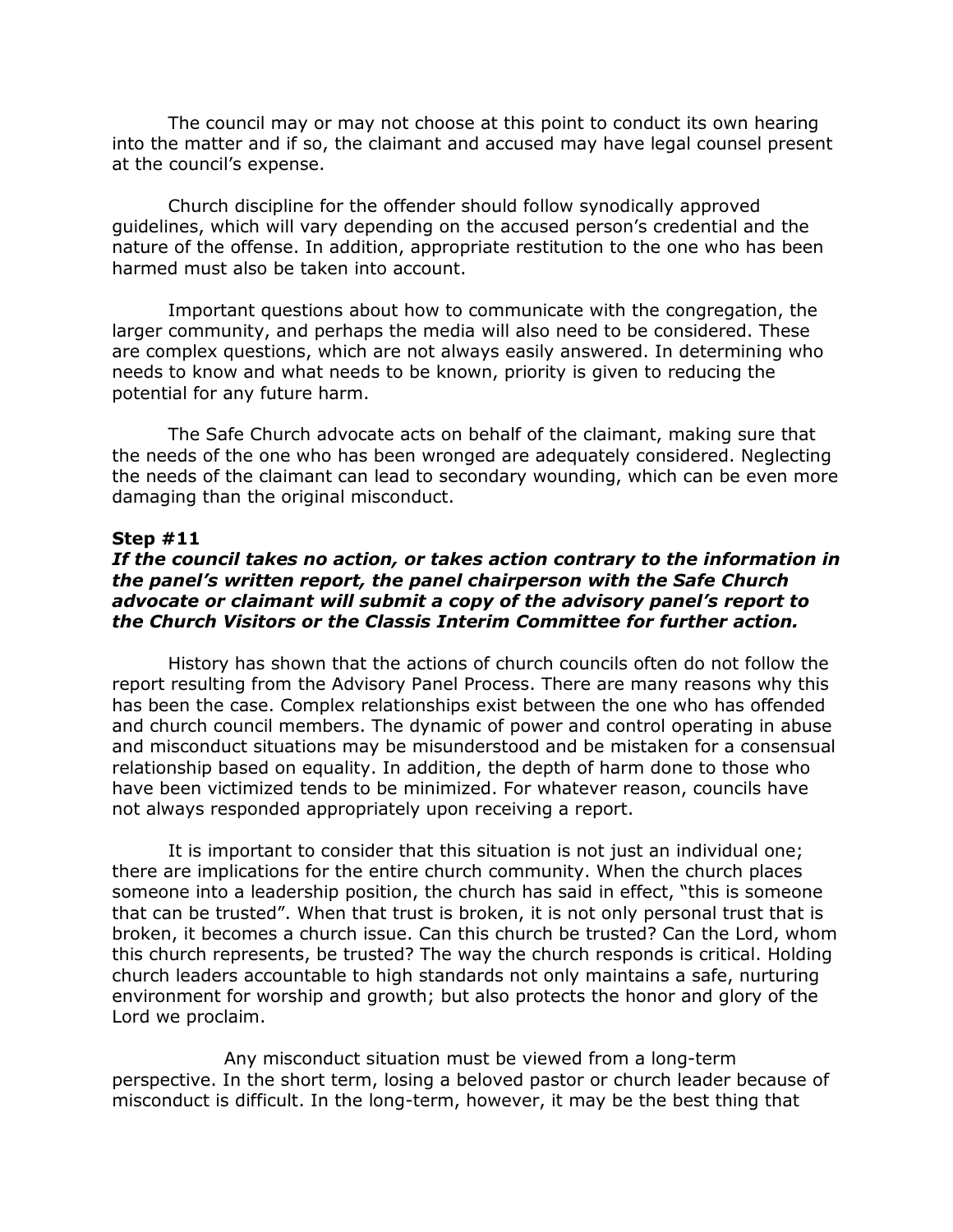could happen. It may lead to the beginning of a new phase in a church leader's ministry, one that is more honest, transparent, humble, godly and effective.

The wisest and most loving thing to do is to *not* let sinful misconduct continue. It hurts others, and may destroy the church leader or community as the behavior continues or escalates. Those who misuse their power and position to hurt others need professional help to understand what they are doing and to make changes. Truthfully confronting a church leader and seeing that the leader gets the specialized help needed is a far more loving response in the long-term.

# **Step #12**

# *The claimant and the accused should be notified in writing of the outcome of the advisory panel and council's deliberation.*

The claimant and accused should both receive the same information in writing. This should include: a summary of the findings of the panel's report, what action the council is taking in response, the reasons behind the council's decision to take these particular actions, and a process of accountability to ensure followthrough with the recommended actions.

The claimant and accused have been through an extremely difficult process. This written notification may help bring closure to the situation, although it's only the beginning of a potentially long journey toward healing and restoration.

The final written report will also serve as the official documentation of each Advisory Panel Process, as well as provide the basis for future action, should additional action be necessary. The report may also be sent to the Safe Church advocate and to Safe Church Ministry. Learning from each process will help to increase the effectiveness of future responses.

Once the report has been presented, the work of the panel is done. The situation is now completely in the hands of the church council.

Care for those who have been affected must not be neglected at this time. Specialized professional help, which can last quite some time, may be necessary for both the one who has been victimized and the one who has offended. Specialized care may also be needed for family members, for others close to the situation, and for the entire congregation that has been deeply affected by the conflict.

In seeking professional help; the most important consideration, even above whether or not the professional is a Christian, is the professional's experience in the field of sexual misconduct. The church's responsibility is to walk alongside, creating a context for spiritual growth and faith development through the process. Community resources as well as group intervention programs should also be considered. Male offenders should be referred to certified or accredited group intervention programs for batterers and sex offenders, as these have been shown to be most effective in challenging abusive attitudes and behavior when programs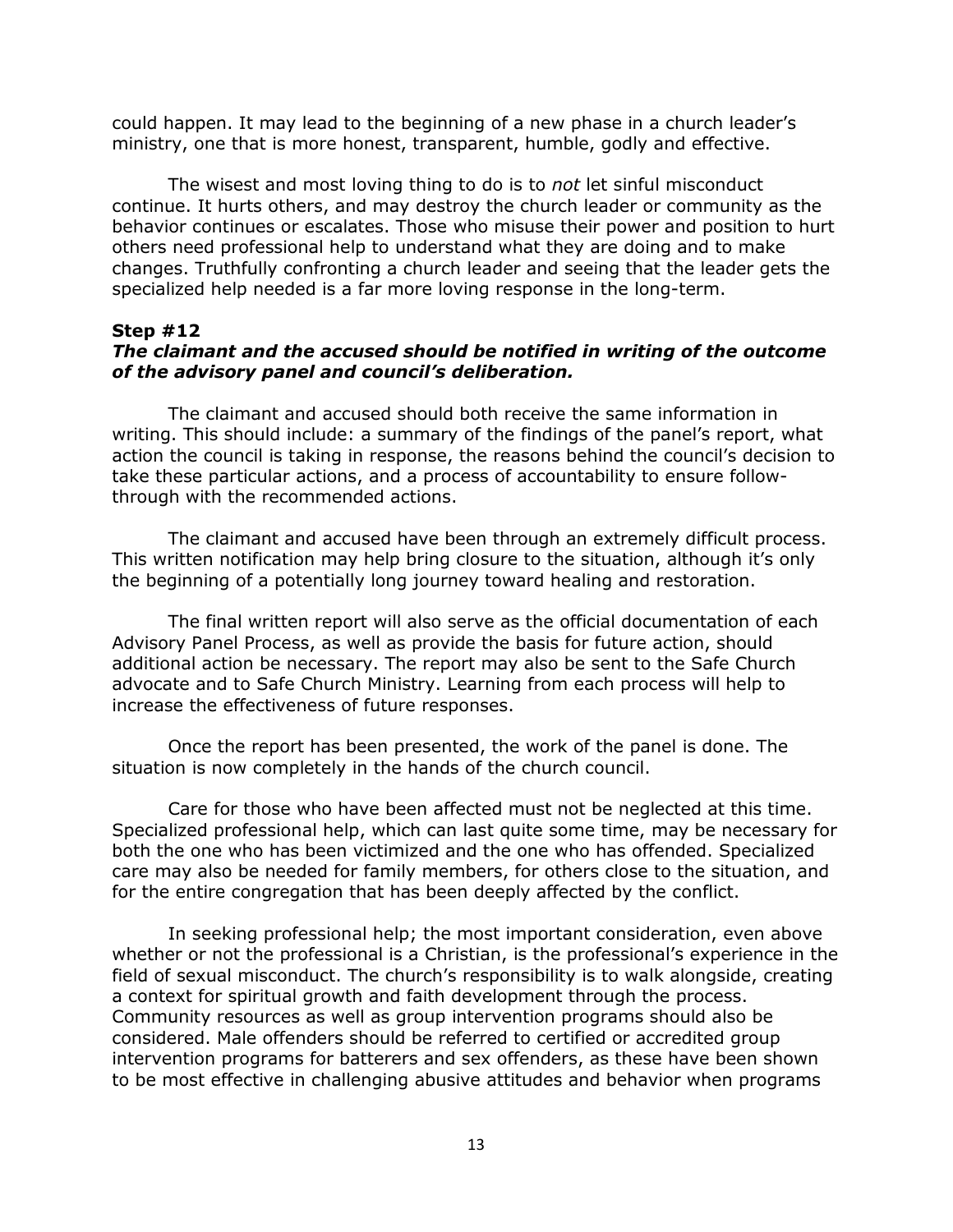are completed (Accountability must be maintained for successful program completion.)

Restorative Practices may also be helpful in bringing closure and healing to the entire church community as well as individuals who have been affected. The use of restorative practice is growing in the CRC. See the following section for more information, or contact the Office of Safe Church Ministry for help in locating resources for using restorative practices in cases of church leader misconduct.

## **Step #13**

# *Either the claimant or the one accused may appeal the decision of the council. Appeals should be addressed to the classis where standard appeal procedures are used.*

Hopefully, if the panel has done their work well and the council follows the report given by the panel, there will be no need for an appeal. However, should either party disagree with the decisions made and/or the actions taken as a result, an appeal process is available through the Classis Interim Committee.

# **Can restorative practices be used in responding to church leader misconduct?**

Synod 2005 affirmed principles of restorative justice. Though restorative justice is often connected to the legal system and to criminal justice, the same principles and processes can be used outside of the criminal justice realm, including in ecclesiastical situations. Synod has urged congregations to employ restorative practices when possible.

The focus of restorative practice is to "make things right again". As much as possible, the one who has caused harm to others must accept responsibility, make amends for losses incurred by those who have been hurt, and repair broken relationships within the affected community.

Restorative practice is not simply "making nice". It involves a process that is often very painful and intense. It is not a quick or easy fix; but can have long term advantages, not least of which is giving all parties a voice in the process. It can empower the one who has been victimized by providing a context to give voice to the experience. It can also help the one who has offended to hear and understand the harm done, and to begin to take responsibility.

Accountability, restitution, and healing of broken relationships are major goals of the church's response to abuse. It is particularly in the area of restitution and healing that restorative principles and processes may be useful for responding to cases of abuse within the church.

The following restorative justice principles come from the Abuse Victims Task Force, which reported to Synod in 2010.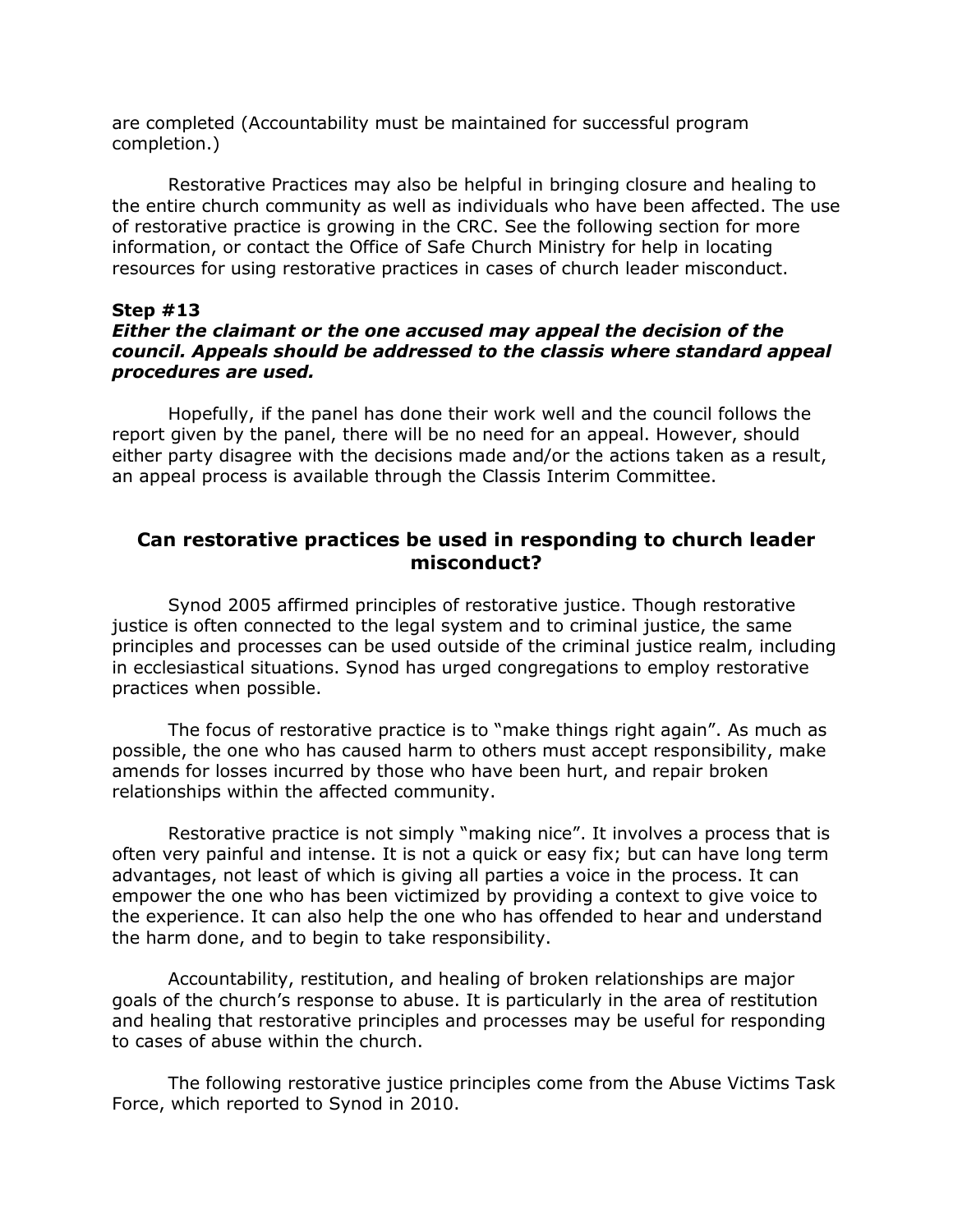*Core principles of restorative justice endorsed by synod include:*

*a. Justice is defined by right relationships, and when justice is violated, we are called to right the wrong, to restore broken relationships, and to reestablish peace within the community as much as we can.*

*b. Justice seeks restoration and healing, which requires that we 1) seek vindication and healing for victims, not pushing them aside in* 

*pursuit of blind justice, but recognizing their pain and loss.*

*2) take seriously the harm done by requiring of the offender a sentence proportional to the weight of the crime.*

*3) call the offender to take responsibility for the crime and offer ways for the offender to do so.*

*4) restore, where possible, the losses suffered by the victim.*

*5) seek reconciliation between offender and victim, provided the victim also desires reconciliation.*

*6) attempt to restore the peace of the community.*

*7) involve the community in the process of justice.*

*8) exercise punishment in a way that promotes healing and restoration whenever possible.*

*Two main areas of concern identified by the task force are the power imbalance and the need for both parties to participate voluntarily. To address these concerns, the 2008 task force reviewed the applied research on use of restorative justice practices in cases of family violence and sexual assault; these are close proximities to the situation of abuse by a church leader in*  relation to power imbalance and refusal to accept responsibility on the part of *offenders. The research includes positive case studies and critiques. A sampling of research, critical analysis, and case studies can be found in a volume edited by Heather Strang and John Braithwaite, titled "Restorative Justice and Family Violence", published by Cambridge University Press in 2002. The review of applied research and practices in restorative justice, including comparisons with other approaches to justice in similar situations,*  leads the editors to observe that there is value in trying to apply restorative *justice principles in response to abuse within familial relationships, when the necessary conditions are present to make it a feasible option.* 

*Recently a documentary film on the use of restorative justice to respond to cases of clergy abuse within the Roman Catholic Church became available for public education. It was produced by the Marquette University Law School Restorative Justice Initiative and is titled "The Healing Circle." More information is available at http://healingcirclegroup.com.*

Because of the power imbalance inherent in church leader misconduct, the tendency to avoid responsibility on the part of offenders, and the potential for increased harm or secondary wounding, extra care must be taken in using restorative practices. Trained and experienced facilitators will be able to assess